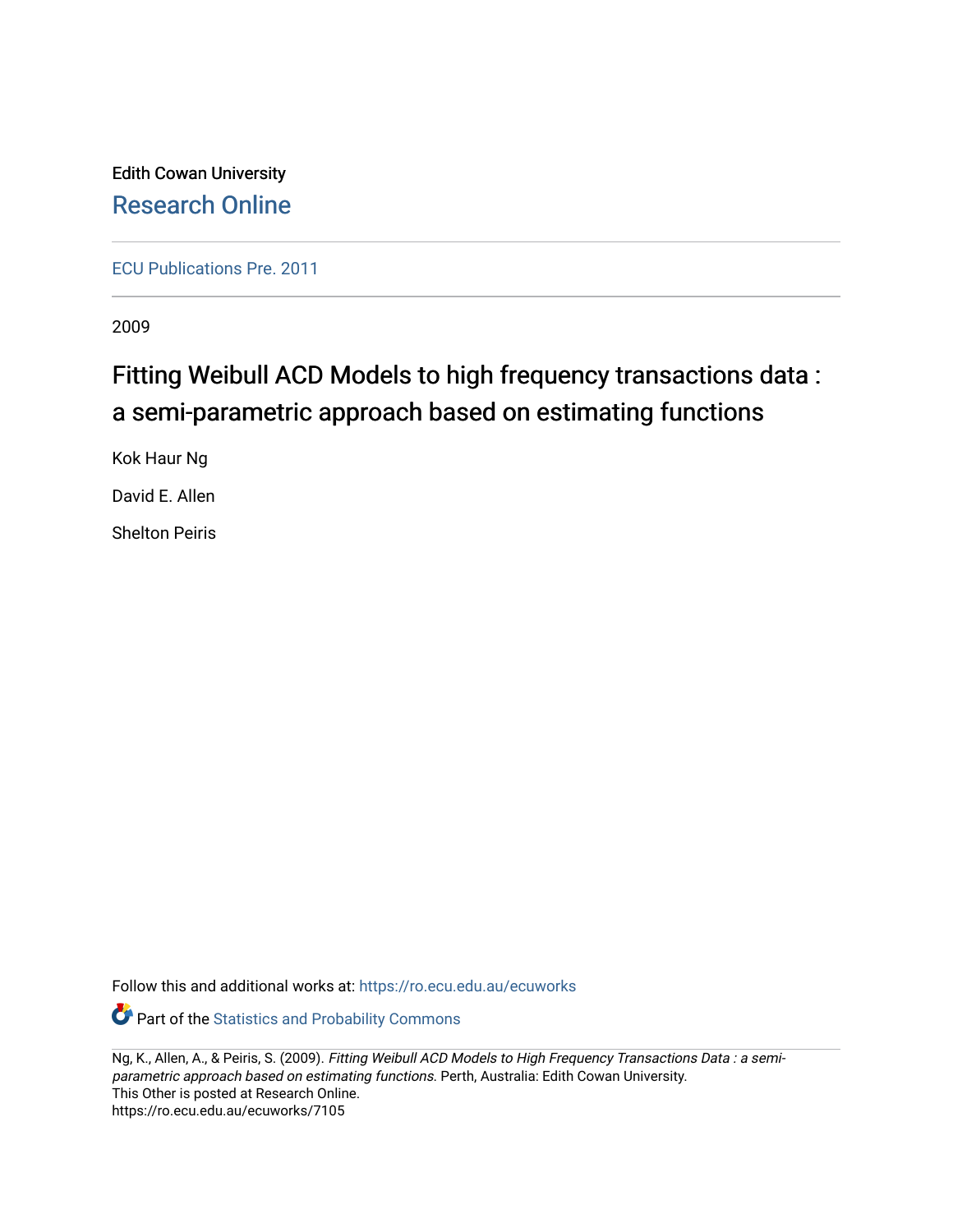## **Fitting Weibull ACD Models to High Frequency Transactions Data: A Semi-parametric Approach based on Estimating Functions**

By

**Kok Haur Ng<sup>1</sup> , David E. Allen<sup>2</sup> and Shelton Peiris<sup>3</sup>**

<sup>1</sup>Institute of Mathematical Sciences, University of Malaya <sup>2</sup>School of Accounting, Finance and Economics, Edith Cowan University <sup>3</sup>Department of Mathematics and Statistics, University of Sydney

School of Accounting, Finance and Economics & FEMARC Working Paper Series Edith Cowan University March 2009 Working Paper 0901

Correspondence author:

David E. Allen School of Accounting, Finance and Economics Faculty of Business and Law Edith Cowan University Joondalup, WA 6027 Australia Phone: +618 6304 5471 Fax: +618 6304 5271 Email: d.allen@ecu.edu.au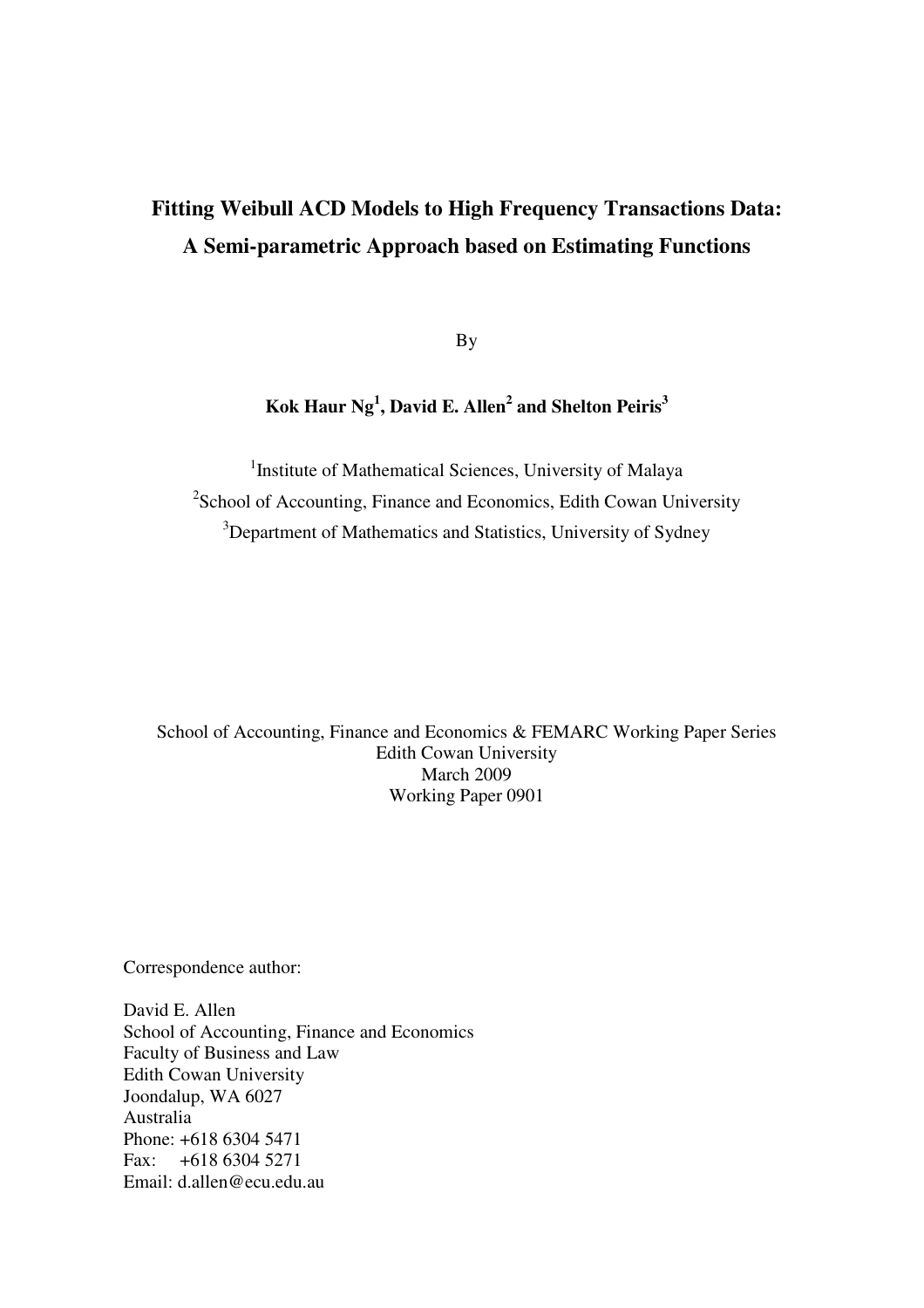## **ABSTRACT**

Autoregressive conditional duration (ACD) models play an important role in financial modeling. This paper considers the estimation of the Weibull ACD model using a semiparametric approach based on the theory of estimating functions (EF). We apply the EF and the maximum likelihood (ML) methods to a data set given in Tsay (2003, p203) to compare these two methods. It is shown that the EF approach is easier to apply in practice and gives better estimates than the MLE. Results show that the EF approach is compatible with the ML method in parameter estimation. Furthermore, the computation speed for the EF approach is much faster than for the MLE and therefore offers a significant reduction of the completion time.

**Keywords:** Weibull distribution; Autoregressive conditional duration; Estimating function; Maximum likelihood; Semi-parametric; High frequency data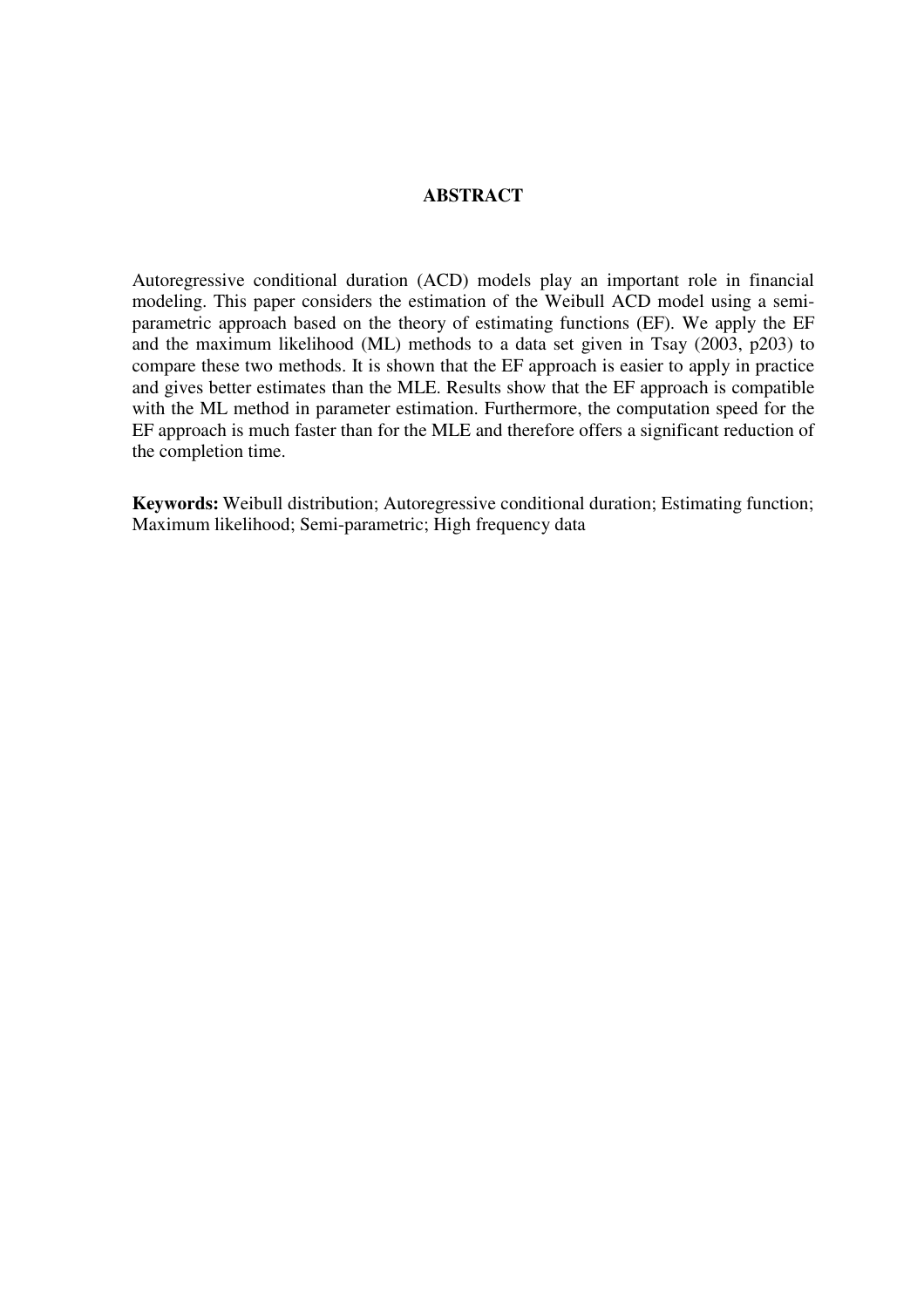#### **1. Introduction**

In financial modeling, one problem we face is the analysis of high frequency transaction data. The main characteristic of this type of data is that it is collected at irregular, short time intervals. A basic tool used to study such duration data is the use of autoregressive conditional duration (ACD) models given by Engle and Russell (1998).

The general class of ACD models adapts the AR and GARCH theory to study the dynamic structure of the adjusted durations  $\{x_i\}$   $(x_i = t_i - t_{i-1})$ , where  $t_i$  is the time at the *i*th transaction. A crucial assumption underlying the ACD model is that the time dependence is described by a function  $\psi_i$ , where  $\psi_i$  is the conditional expectation of the adjusted duration between the  $(i-1)$ <sup>th</sup> and the *i* th trades.

Let

$$
\psi_i = E[x_i \mid x_{i-1}, \dots, x_1] = E[x_i \mid F_{i-1}], \tag{1.1}
$$

where  $F_{i-1}$  is the information set available at the  $(i-1)$ <sup>th</sup> trade.

## The basic ACD model is defined as

$$
x_i = \psi_i \varepsilon_i,\tag{1.2}
$$

where  $\{\varepsilon_i\}$  is a sequence of iid non-negative random variable's with density  $f(.)$  and  $E(\varepsilon_i) = 1$ . Also note that  $\varepsilon_i$  is independent of  $F_{i-1}$ . From Equation (1.2) it is clear that a vast set of ACD model specifications can be defined by different distributions of  $\varepsilon_i$  and specifications of  $\psi_i$ .

Since the durations are non-negative variables, in practice, we use the distributions such as the Exponential, Gamma and Weibull to model ACD structures (see, Peiris et al (2008) for details). The Weibull distribution is more flexible and therefore plays an important role in ACD modelling. Since the Exponential and Gamma distributions are special cases of the Weibull distribution, below we give the corresponding Weibull density and other useful results for later reference.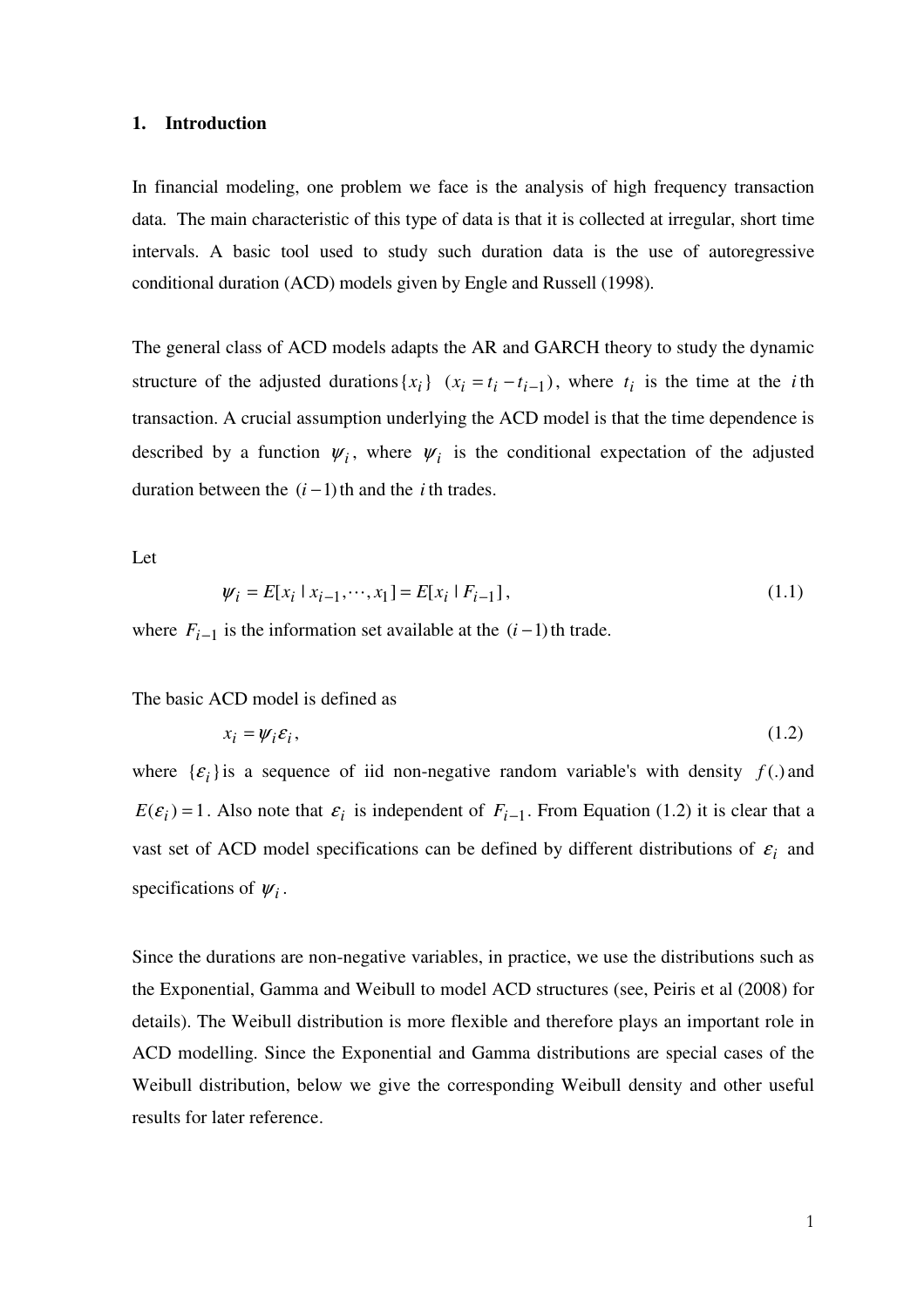## **The Weibull Distribution**

A random variable X has a Weibull distribution with shape parameter  $\alpha > 0$  and scale parameter  $\beta > 0$  if its cumulative distribution function (cdf) and probability density function (pdf) are given by

$$
F(x \mid \alpha, \beta) = \begin{cases} 0 & \text{if } x < 0 \\ 1 - e^{-(x/\beta)^{\alpha}} & \text{if } x \ge 0 \end{cases}
$$

and

$$
f(x \mid \alpha, \beta) = \begin{cases} \frac{\alpha}{\beta^{\alpha}} x^{\alpha - 1} e^{-(x/\beta)^{\alpha}} & \text{if } x \ge 0\\ 0 & \text{otherwise} \end{cases}
$$
(1.3)

respectively. When  $\alpha = 1$ , the Weibull distribution reduces to an exponential distribution.

The pdf of the standardized Weibull distribution is

$$
f(y \mid \alpha) = \begin{cases} \alpha \left[ \Gamma \left( 1 + \frac{1}{\alpha} \right) \right]^{\alpha} y^{\alpha - 1} \exp \left\{ - \left[ \Gamma \left( 1 + \frac{1}{\alpha} \right) y \right]^{\alpha} \right\} & ; y \ge 0 \\ 0 & ; \text{otherwise} \end{cases}
$$
(1.4)

Notice that the scale parameter  $\beta$  not appears in (1.4). It can be seen that  $E(Y) = 1$  and

$$
V = Var(Y) = \frac{\Gamma\left(1 + \frac{2}{\alpha}\right)}{\Gamma\left(1 + \frac{1}{\alpha}\right)\right]^2} - 1.
$$
\n(1.5)

The corresponding cdf is

$$
F(y \mid \alpha) = \begin{cases} 1 - \exp\left\{-\left[\Gamma\left(1 + \frac{1}{\alpha}\right)y\right]^\alpha\right\} & ; y \ge 0\\ 0 & ; y < 0 \end{cases}
$$
(1.6)

The Section 2 reviews the general ACD model and its basic properties for later reference.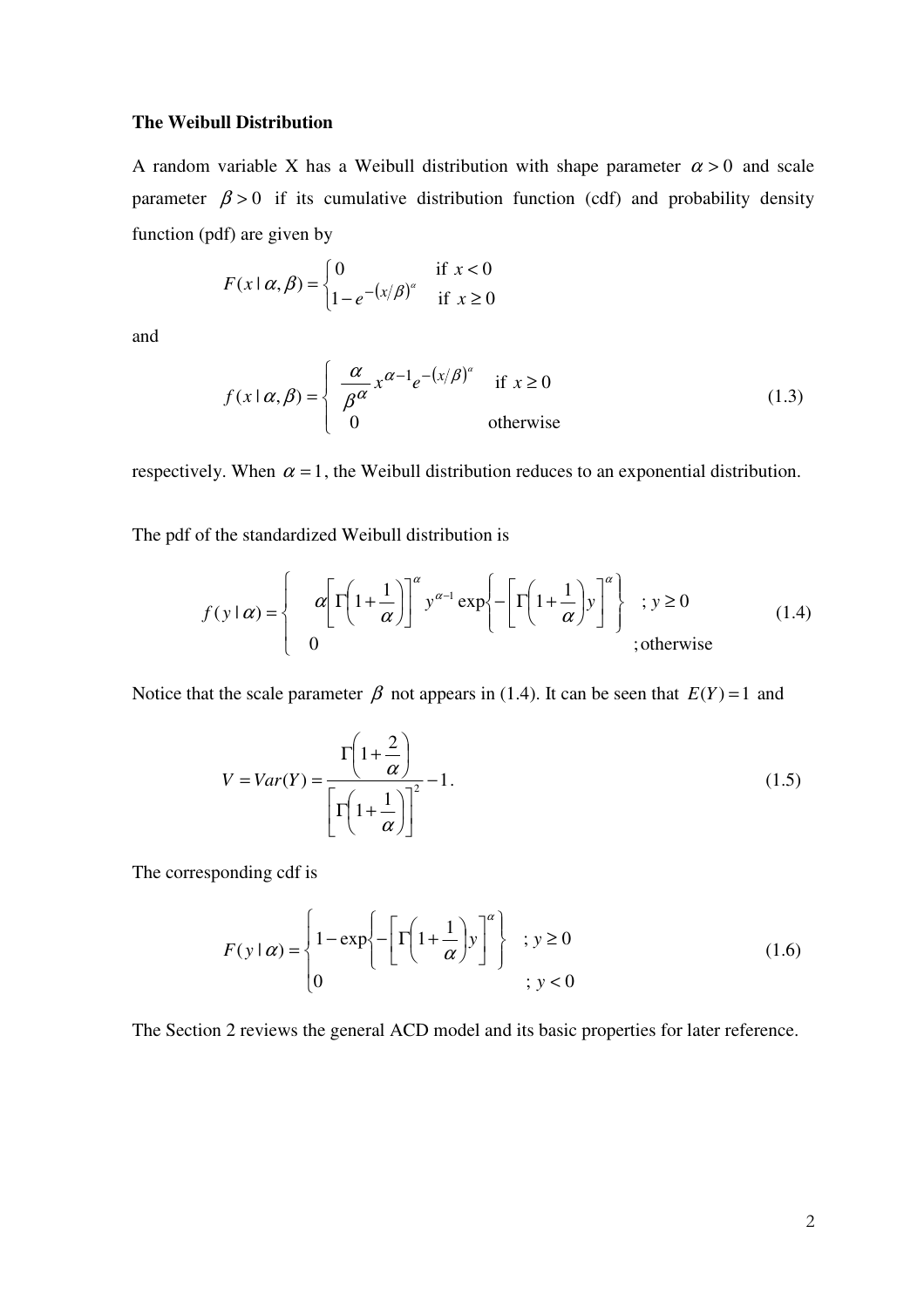## **2. A** Review of the General ACD $(m, q), q \ge 0$  Model

Suppose that only the most recent *m* durations  $(m \ge 1)$  influence the conditional duration  $\psi_i$  in (1.1) and consider the model satisfying

$$
\boldsymbol{\psi}_i = \boldsymbol{\omega} + \sum_{j=1}^m \boldsymbol{\alpha}_j \boldsymbol{x}_{i-j} ,
$$

where  $\omega > 0$ ,  $\alpha_j > 0$  and  $\sum_{i=1}^{n}$ =  $\prec$ *m j j* 1  $\alpha_i$  < 1. This is called an ACD (*m*) model.

If there is no limited-memory characteristic, then one can define a more general class called ACD  $(m, q)$ ,  $q \ge 1$  model as given in Engle and Russell (1988)

$$
\psi_i = \omega + \sum_{j=1}^{m} \alpha_j x_{i-j} + \sum_{j=1}^{q} \beta_j \psi_{i-j},
$$
\n(2.1)

where  $\omega > 0$ ,  $\alpha_j$ ,  $\beta_j > 0$ . It is easy to see that  $\eta_i = x_i - \psi_i$  is a martingale difference sequence and the model in (2.1) can be written as

$$
x_i - \eta_i = \omega + \sum_{j=1}^m \alpha_j x_{i-j} + \sum_{j=1}^q \beta_j (x_{i-j} - \eta_{i-j})
$$

and consequently

$$
x_{i} = \omega + \sum_{j=1}^{r} (\alpha_{j} + \beta_{j}) x_{i-j} - \sum_{j=1}^{q} \beta_{j} \eta_{i-j} + \eta_{i} , \qquad (2.2)
$$

where  $r = \max(m, q)$  and  $\sum$ =  $+\beta_i$ ) < *r j j j* 1  $(\alpha_i + \beta_i)$  < 1.

This is in the form of an ARMA process with non-Gaussian innovations. This representation is used to obtain the unconditional mean and variance of the ACD model in (2.1). Notice that  $\{x_i\}$  is weakly stationary provided the zeroes of  $\phi(z) = 1 - \sum$ =  $= 1$ *r j j*  $(z) = 1 - \sum \delta_j z$ 1  $\phi(z) = 1 - \sum \delta_i z^j$  are

outside the unit circle, where  $\delta_j = \alpha_j + \beta_j$ ,  $j = 1, \dots, r$ .

If the parameters in the model are not well-estimated, then the model is not adequate for describing the behavior of the data and the accuracy of forecasts will be affected. The most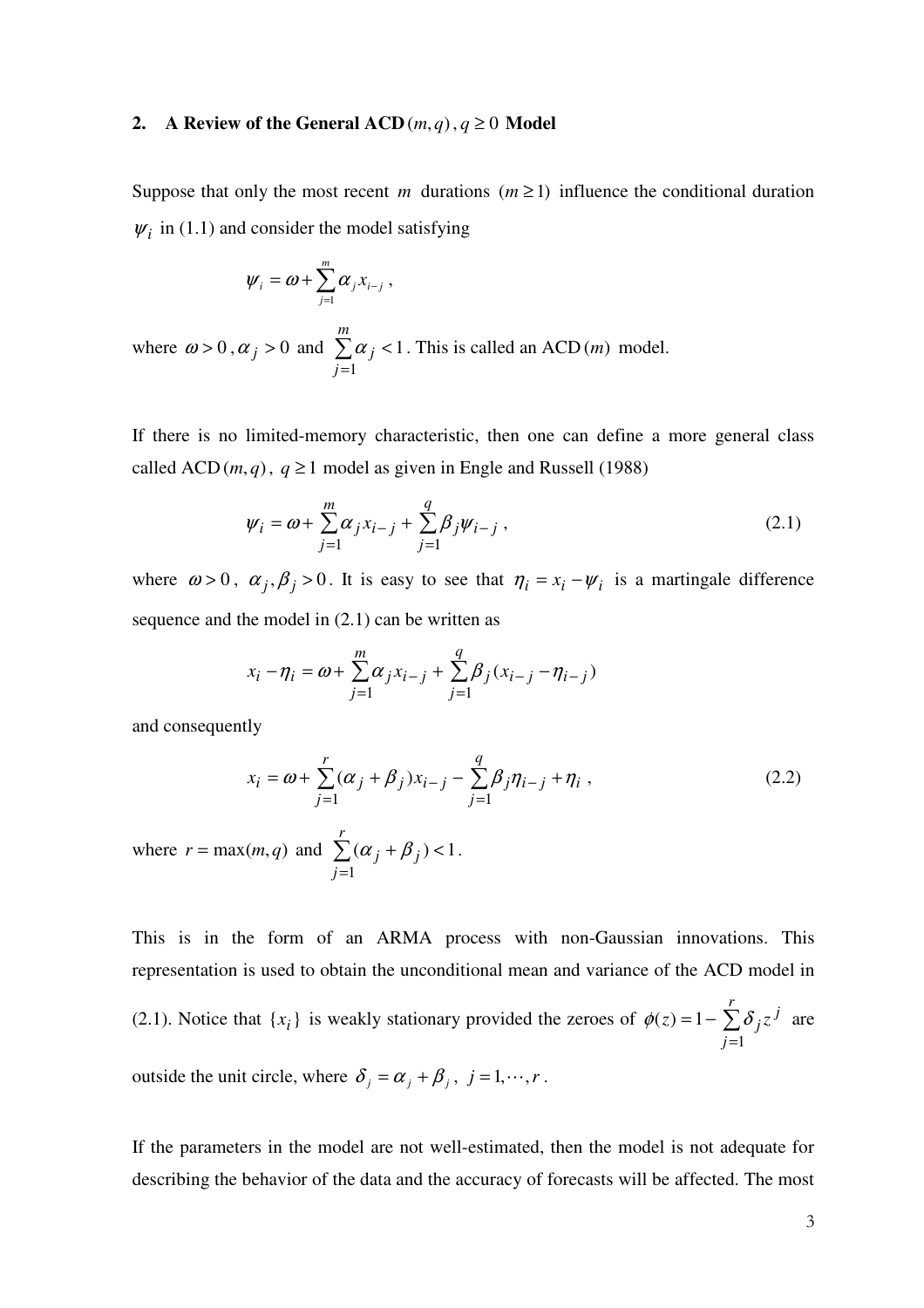common method of estimating the parameters is the use of maximum likelihood (ML). For example, see Engle and Russell (1998), Bauwens and Giot (2000), Zhang, Russell and Tsay (2001). This paper applies an alternative method of parameter estimation that is based on the EF approach due to Godambe (1985). In their paper Thavaneswaran and Peiris (1996) used the EF approach for estimating some nonlinear time series models. Peiris and Ng (2008) used this EF approach in parameter estimation of autogressive models with nonstationary innovations. Recently, Peiris, Ng and Mohamed (2008) compared the performance of the EF and ML estimates of simple exponential ACD models and showed that the EF method is more efficient than the ML method. Using a large scale simulation study Allen, Peiris and Ng (2008) showed that the parameter estimates based on EF method outperforms the ML estimates in Weibull ACD models.

With that view in mind the section 3 reviews the MLE and EF estimation procedures in detail for ACD modelling.

## **3. Parameter Estimation**

We first review the maximum likelihood (ML) approach.

#### **3.1 The MLE Approach**

=

*i*

For an ACD  $(m, q)$  model, let  $i_0 = \max(m, q)$  and  $\mathbf{x}_{N(T)} = (x_1, \dots, x_{N(T)})$ , where N(T) is the sample size. The likelihood function of the durations  $x_1, \dots, x_{N(T)}$  is

$$
L(\mathbf{x}_{N(T)} | \theta, \mathbf{x}_{i_0}) = \prod_{i=1}^{N(T)} f(x_i | F_{i-1}, \theta)
$$

$$
= \left[ \prod_{i=i_0+1}^{N(T)} f(x_i | F_{i-1}, \theta) \right] f(\mathbf{x}_{i_0} | \theta),
$$

where  $\theta$  denotes the vector of model parameters,  $\mathbf{x}_{i_0} = (x_1, \dots, x_{i_0})$  and ∏  $=\int_{0}^{\tau_{0}}$  $\begin{array}{ccc} 0 & & & \overline{11} \\ i=1 & & \end{array}$  $(\mathbf{x}_i \mid \theta) = \prod f(x_i)$ *i*  $f(\mathbf{x}_{i_0} \mid \boldsymbol{\theta}) = \prod f(x_i)$ .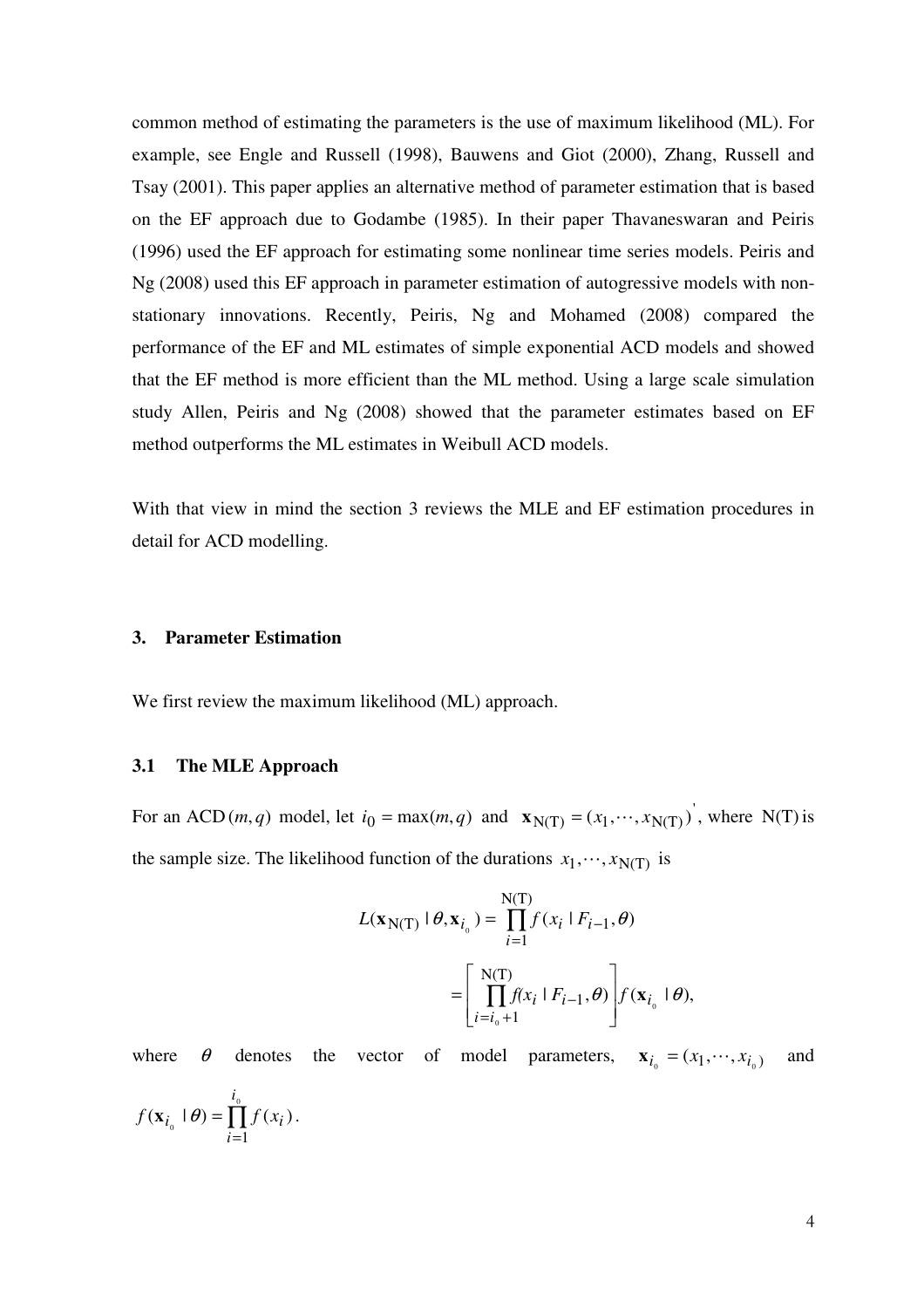The impact of the marginal pdf  $f(\mathbf{x}_{i_0} \mid \theta)$  on the likelihood function diminishes as the sample size N(T) increases and so the marginal density can be ignored, resulting in the conditional likelihood function

$$
L(\mathbf{x}_{N(T)} | \theta, \mathbf{x}_{i_0}) = \prod_{i=i_0+1}^{N(T)} f(x_i | F_{i-1}, \theta).
$$
 (3.1)

#### **Estimating the Weibull ACD model**

In the Weibull ACD Model, the  $\{\varepsilon_i\}$  follows the standardised Weibull distribution with

$$
F_{\varepsilon}(\varepsilon) = 1 - \exp\left\{-\left[\Gamma\left(1 + \frac{1}{\alpha}\right)\varepsilon\right]^{\alpha}\right\}.
$$
 From Equation (1.2), we have  

$$
F_{\varepsilon}(\varepsilon) = 1 - \exp\left\{-\left[\Gamma\left(1 + \frac{1}{\alpha}\right)\frac{x}{\psi}\right]^{\alpha}\right\}.
$$

The corresponding conditional log likelihood function is given by

$$
L(\mathbf{x} \mid \alpha, \mathbf{x}_{i_0}) = \prod_{i=i_0+1}^{N(T)} \frac{\alpha}{\psi_i} \Gamma\left(1 + \frac{1}{\alpha}\right)^{\alpha} \left(\frac{x_i}{\psi_i}\right)^{\alpha-1} \exp\left\{-\left[\Gamma\left(1 + \frac{1}{\alpha}\right)\left(\frac{x_i}{\psi_i}\right)\right]^{\alpha}\right\}
$$

So taking logs

$$
l(\mathbf{x} \mid \alpha, \mathbf{x}_{i_0}) = \sum_{i=i_0+1}^{N(T)} \left\{ \ln \left( \frac{\alpha}{x_i} \right) + \alpha \ln \left[ \Gamma \left( 1 + \frac{1}{\alpha} \right) \right] + \alpha \ln \left( \frac{x_i}{\psi_i} \right) - \left[ \frac{1}{\psi_i} \Gamma \left( 1 + \frac{1}{\alpha} \right) x_i \right]^\alpha \right\}.
$$
 (3.2)

see Tsay (2002). Further examples can be found in Peiris et.al. (2005).

Now we review the theory of estimating functions (EF) as an alternative semi-parametric approach in parameter estimation.

## **3.2 The EF Approach**

Suppose that  $\{y_1, y_2, \dots\}$  is a discrete stochastic process. We are interested of fitting a suitable model for a sample of size *n* from this process. Let  $\Theta$  be a class of probability distributions *F* on  $R^n$  and  $\theta = \theta(F)$ ,  $F \in \Theta$  be a vector of real parameters.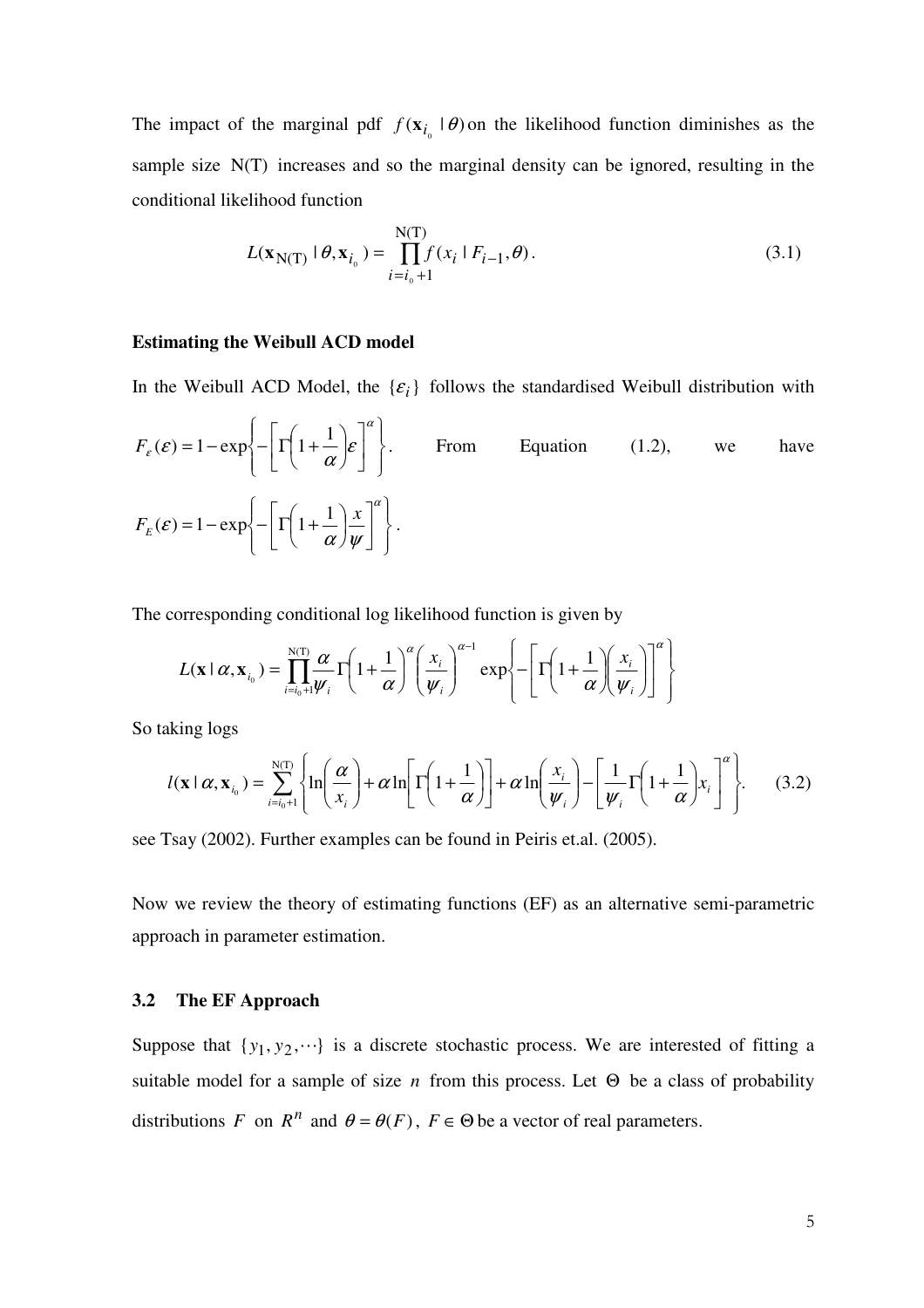Let  $h_i$  be a real valued function of  $y_1, y_2, \dots, y_i$  and  $\theta$  such that

$$
E_{i-1,F}[h_i\{y_1, y_2, \cdots, y_i; \theta(F)\}] = 0, \qquad (i = 1, 2, \cdots, n; F \in \Theta)
$$

and

$$
E(h_i h_j) = 0, \qquad (i \neq j),
$$

where  $E_{i-1,F}$  (.) denotes the expectation holding the first  $i-1$  values  $y_1, y_2, \dots, y_{i-1}$  fixed and  $E_{i-1,F}(.) \equiv E_{i-1}, E_{0,F}(.) \equiv E_F(.) \equiv E(.)$  (unconditional mean).

## **Estimating Functions**

Any real valued function  $g(.)$  of the random variates  $y_1, y_2, \dots, y_n$  and the parameter  $\theta$ , that can be used to estimate  $\theta$  is called an estimating function.

In addition, if  $g(.)$  satisfies some regularity conditions (ie. (i) the first and the second derivatives of  $g(.)$  ( $g'(.)$  and  $g''(.)$ ) exist and (ii)  $E[g^2(.)]$  is non-zero) and

$$
E[g(y_1, y_2, \cdots, y_n; \theta(F))] = 0
$$

then  $g(.)$  is called a regular unbiased estimating function.

Among all regular unbiased estimating functions  $g$ ,  $g^*$  is said to be optimum if

$$
E[g^{2}(y_{1}, y_{2}, \cdots, y_{n}; \theta(F))]
$$
\n
$$
\left\{ E\left(\left[\frac{\partial g(y_{1}, y_{2}, \cdots, y_{n}; \theta(F))}{\partial \theta}\right]_{\theta = \theta(F)}\right) \right\}^{2}
$$
\n(3.3)

is minimized for all  $F \in \Theta$  at  $g = g^*$ .

We then estimate  $\theta$  by solving the optimum estimating equations

$$
g^*(y_1, y_2, \dots, y_n; \theta) = 0.
$$

#### **Main Results**

We consider the class of linear estimating functions *L* generated by

$$
g = \sum_{i=1}^{n} h_i a_{i-1}
$$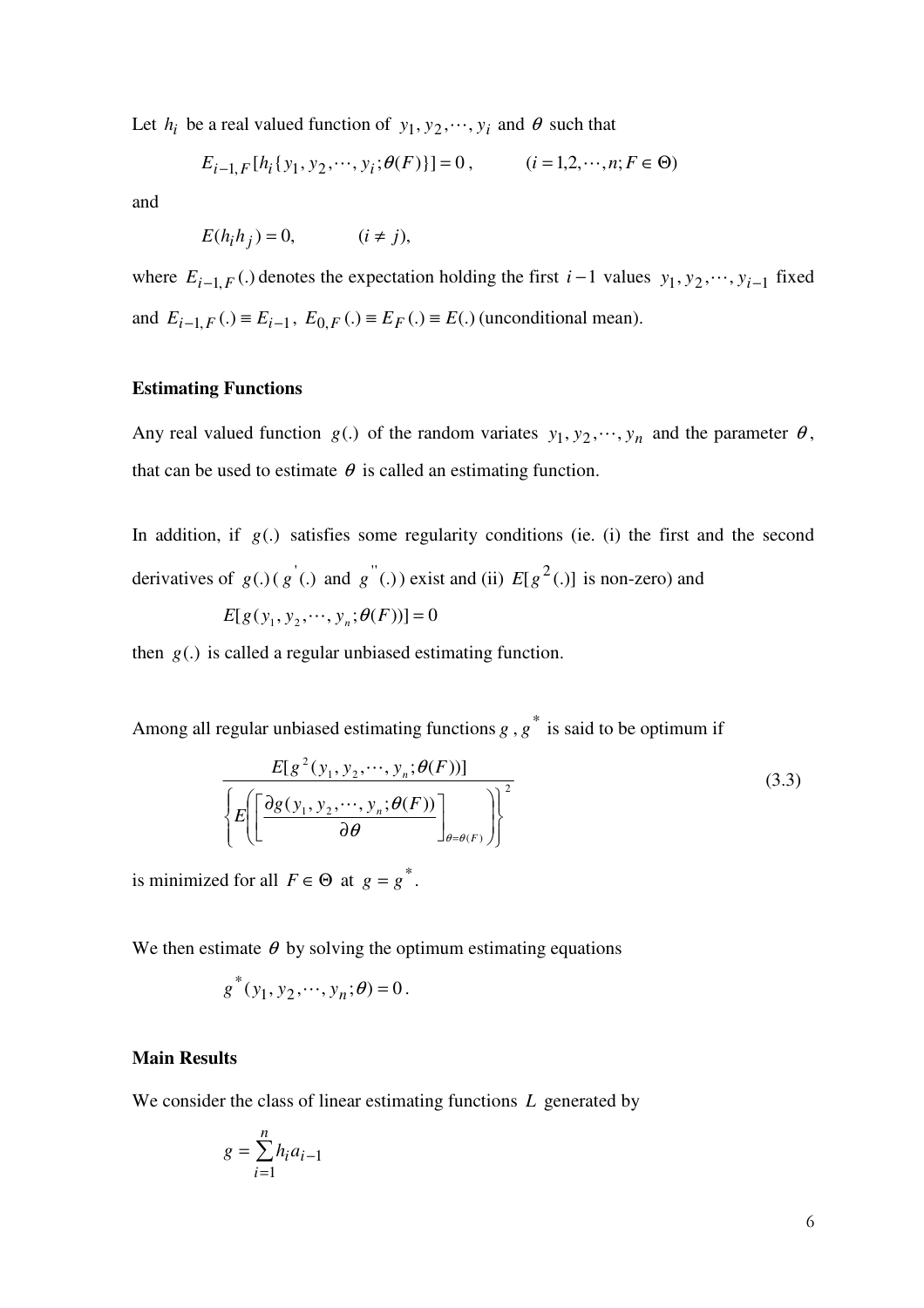where  $h_i$  are as defined before and  $a_{i-1}$  is a suitably chosen function of the random variates  $y_1, y_2, \dots, y_{i-1}$  and the parameter  $\theta$  for all  $i = 1, 2, \dots, n$ . Clearly,

$$
E(g) = 0, g \in L.
$$

Now we state the following theorem due to Godambe (1985):

## **Theorem**

In the class L of estimating functions  $g$ , the function  $g^*$  minimizing (3.3) is given by

$$
g^* = \sum_{i=1}^n h_i a_{i-1}^*,
$$

where

$$
a_{i-1}^* = \frac{E_{i-1} \left[ \frac{\partial h_i}{\partial \theta} \right]}{E_{i-1} [h_i^2]}.
$$

#### **Notes:**

- 1. The function  $g^*$  is called the optimum estimating function.
- 2. An optimal estimate of  $\theta$  (in the sense of Godambe(1985)) can be obtained by solving the equation(s)  $g^* = 0$ .

## **Estimation of ACD** (1,1) Using the EF Approach

Let  $\psi_i = E(x_i | x_{i-1}, x_{i-2}, \dots, x_1)$ . Consider the ACD (1,1) model given by

$$
x_i = \psi_i \varepsilon_i, \tag{3.4}
$$

with

$$
\psi_i = \omega + ax_{i-1} + b\psi_{i-1},\tag{3.5}
$$

where  $\{\varepsilon_i\}$  is a sequence of iid standard Weibull random variables with  $E(\varepsilon_i) = 1$  & *Var*( $\varepsilon$ <sub>*i*</sub>)</sub> = *V* and  $\omega$  > 0,  $a$ ,  $b$  > 0 such that  $a + b < 1$ .

It is clear that the conditional distribution

$$
x_i \mid \Omega_{i-1} \sim (\psi_i, \psi_i^2 V),
$$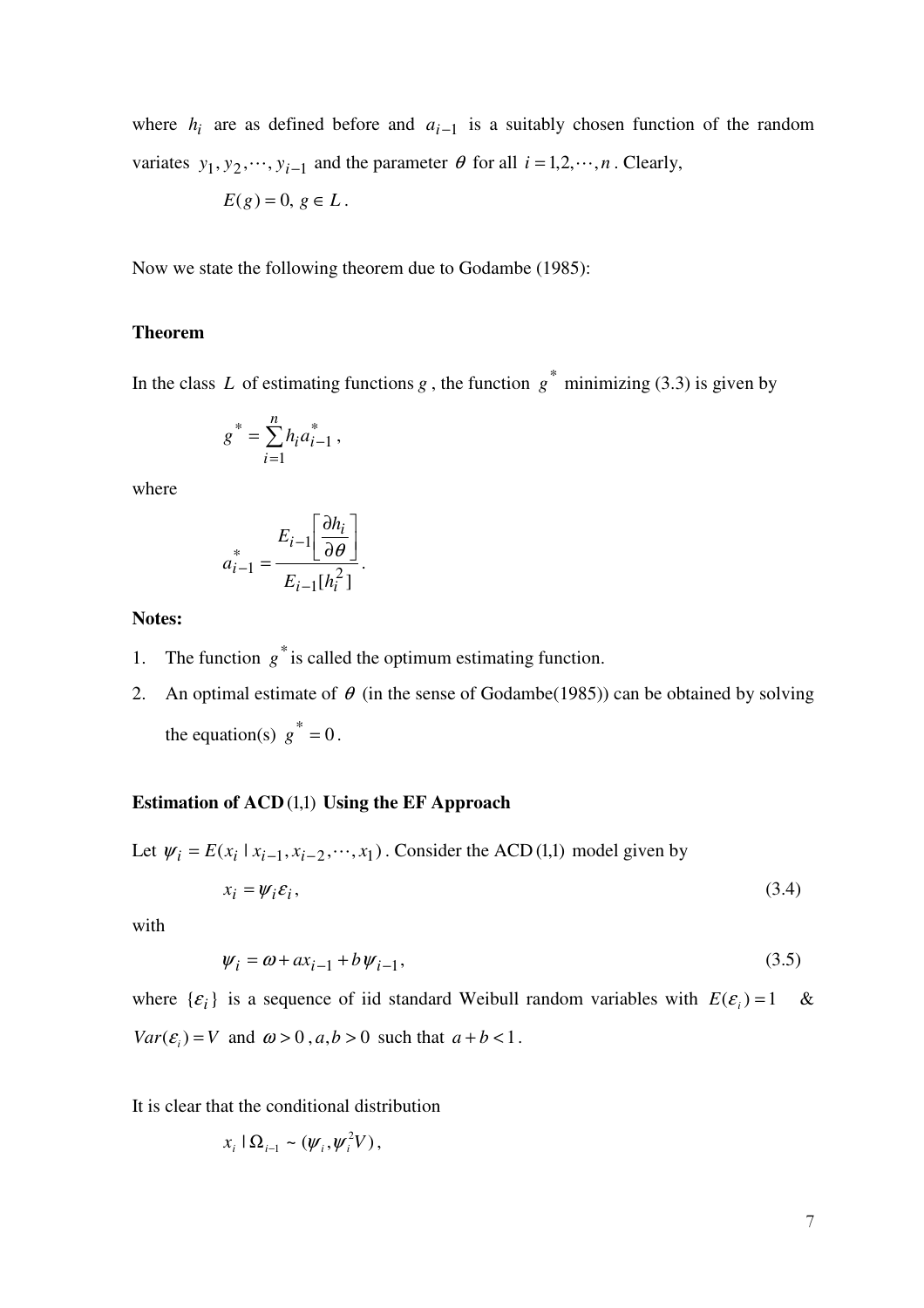where  $\Omega_{i-1}$  is the information set available at time  $i-1$ ,  $V = Var(\mathcal{E}_i)$ , and V is given in (1.5).

Let  $h_i = \psi_i - x_i$ . Then clearly,  $h_i$  is an unbiased estimating function. Now we construct a linear unbiased estimating function such that

$$
g = \sum_{i=1}^n h_i a_{i-1}^*,
$$

where *n* is the number of observations.

It can be seen that the optimal value of  $a_{i-1}$  in the sense of Godambe (1985) is given by

$$
a_{i-1}^* = \frac{\frac{\partial \psi_i}{\partial \theta}}{\psi_i^2 V},
$$

where  $\theta$  is a parameter.

Solving the system of equations

$$
\sum_{i=1}^{n} \frac{1}{\psi_i^2 V} \frac{\partial \psi_i}{\partial \theta} (\psi_i - x_i) = 0
$$
\n(3.6)

for  $\theta = (\omega, a, b)$  the corresponding optimal set of estimates can be obtained. The following derivatives under the conditions of second order stationarity can be used:

•  $\frac{\partial \varphi_i}{\partial \omega} = 1 + b \frac{\partial \varphi_i}{\partial \omega}$ ψ ω ψ ∂  $= 1 + b \frac{\partial}{\partial x}$ ∂  $\frac{\partial \psi_i}{\partial t} = 1 + b \frac{\partial \psi_{i-1}}{\partial t}$  or *b i* − = ∂ ∂ 1 1 ω ψ

• 
$$
\frac{\partial \psi_i}{\partial a} = x_{i-1} + \beta \frac{\partial \psi_{i-1}}{\partial a}
$$

• 
$$
\frac{\partial \psi_i}{\partial b} = \psi_{i-1} + b \frac{\partial \psi_{i-1}}{\partial b}.
$$

Since these equations do not estimate *V*, an estimate of  $\alpha$  is obtained by solving

$$
\frac{\Gamma\left(1+\frac{2}{\alpha}\right)}{\Gamma\left(1+\frac{1}{\alpha}\right)^2} = \frac{(1-b^2-2ab)(\text{var}(x)+[E(x)]^2)}{a^2 \text{ var}(x)+[E(x)]^2(1-b^2-2ab)}
$$

The Section 4 applies these two approaches for a real data set from Tsay (2002) and compares the corresponding EF and ML estimates.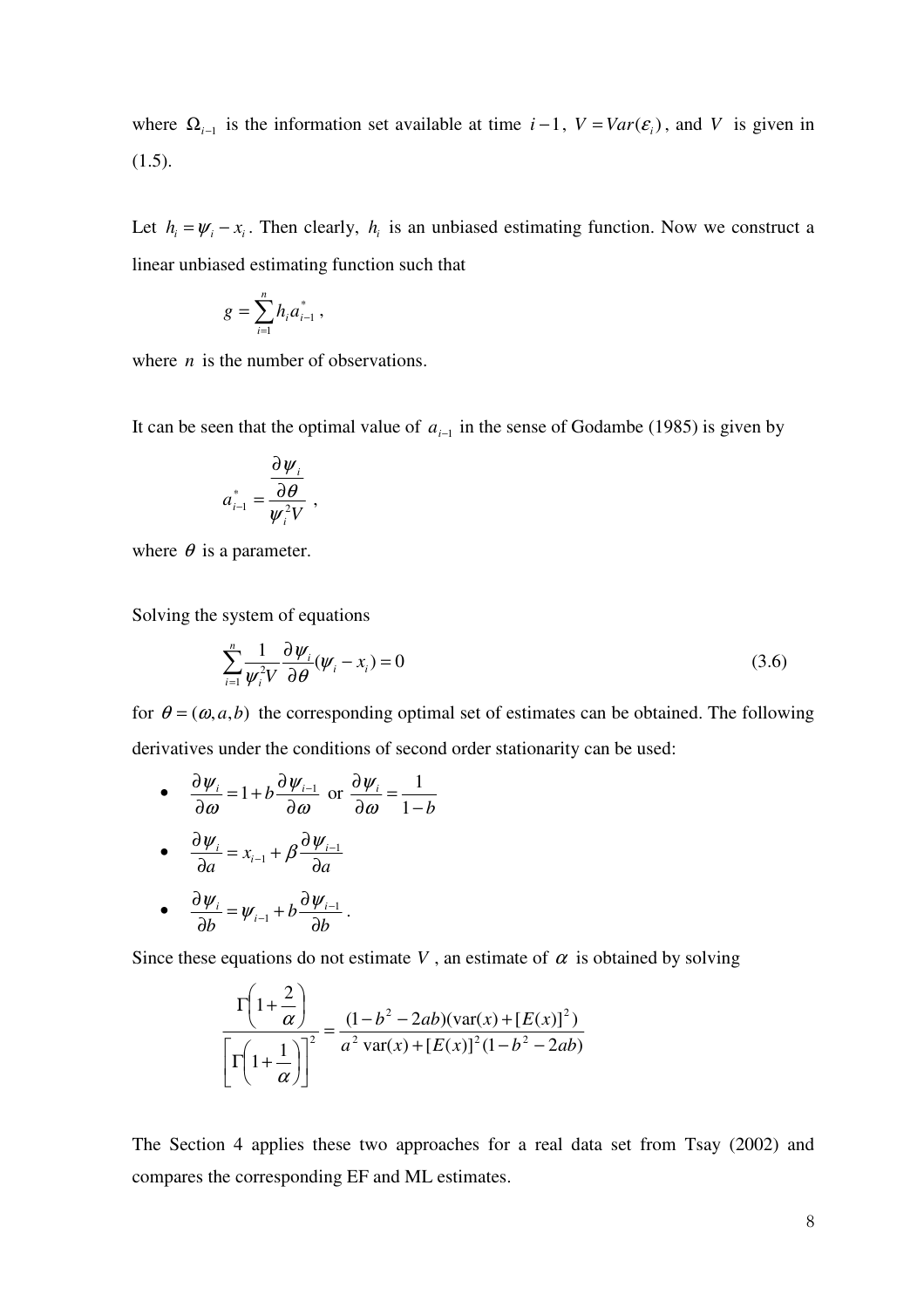#### **4. An Application of ACD Modelling**

The data set used in this paper is based on a sample of high frequency transactions data obtained for the US IBM stock on five consecutive trading days from November 1 to November 7, 1990 (see Tsay (2003, p203)). Focusing on positive transaction durations, we have 3534 observations. The series is then adjusted (see Tsay (2003, p195-197) such that we obtain 3534 positive adjusted durations. Figures 1 to 3 are respectively the series, the histogram of the series and the autocorrelation (ACF) of the series. Based on Figure 3, there exist some serial correlations in the adjusted durations. Now we fit the series with Weibull ACD (1,1) model as shown in Tsay (2003, p2003) and estimate the following two Weibull models.

Model 1 (based on ML method):

 $x_i = \psi_i \varepsilon_i, \qquad \psi_i = 0.2085 + 0.0693x_{i-1} + 0.8679\psi_i$  $\hat{\alpha} = 0.8781$ .

Model 2 (based on EF method):

 $x_i = \psi_i \varepsilon_i, \qquad \psi_i = 0.2296 + 0.0712x_{i-1} + 0.8602\psi_i$  $\hat{\alpha} = 0.7764$ .

where  $\varepsilon_i$  is follow the standardized Weibull distribution with parameter  $\hat{\alpha}$ .

To assess the performance of ML and EF methods given in Section (3.1) and (3.2) on this two models, the standard errors were computed. Standard errors of  $\omega$ ,  $a$ ,  $b$ ,  $\alpha$  for the Model 1 are  $0.0570, 0.0114, 0.0248$  and  $0.0115$  respectively. The standard errors of  $\omega$ , *a*, *b*,  $\alpha$  for the Model 2 are 0.0620, 0.0117, 0.0263 and 0.0203. The EF method in general is comparable to the ML method in term of parameter estimates and standard errors. Furthermore, we note that if we use the ML method to find the estimates, the method needs to search for the maximum value under the maximum likelihood procedure. One the other hand, the EF approach is just solving the simultaneous equations to obtain the estimates. Thus, we would expect a reduction in computation time if we use EF method instead of that based on the ML method. The reason is that the EF method is only involved in solving the simultaneous nonlinear equations while the ML method needs to search for the maximum value of likelihood function. It is important to note that the EF method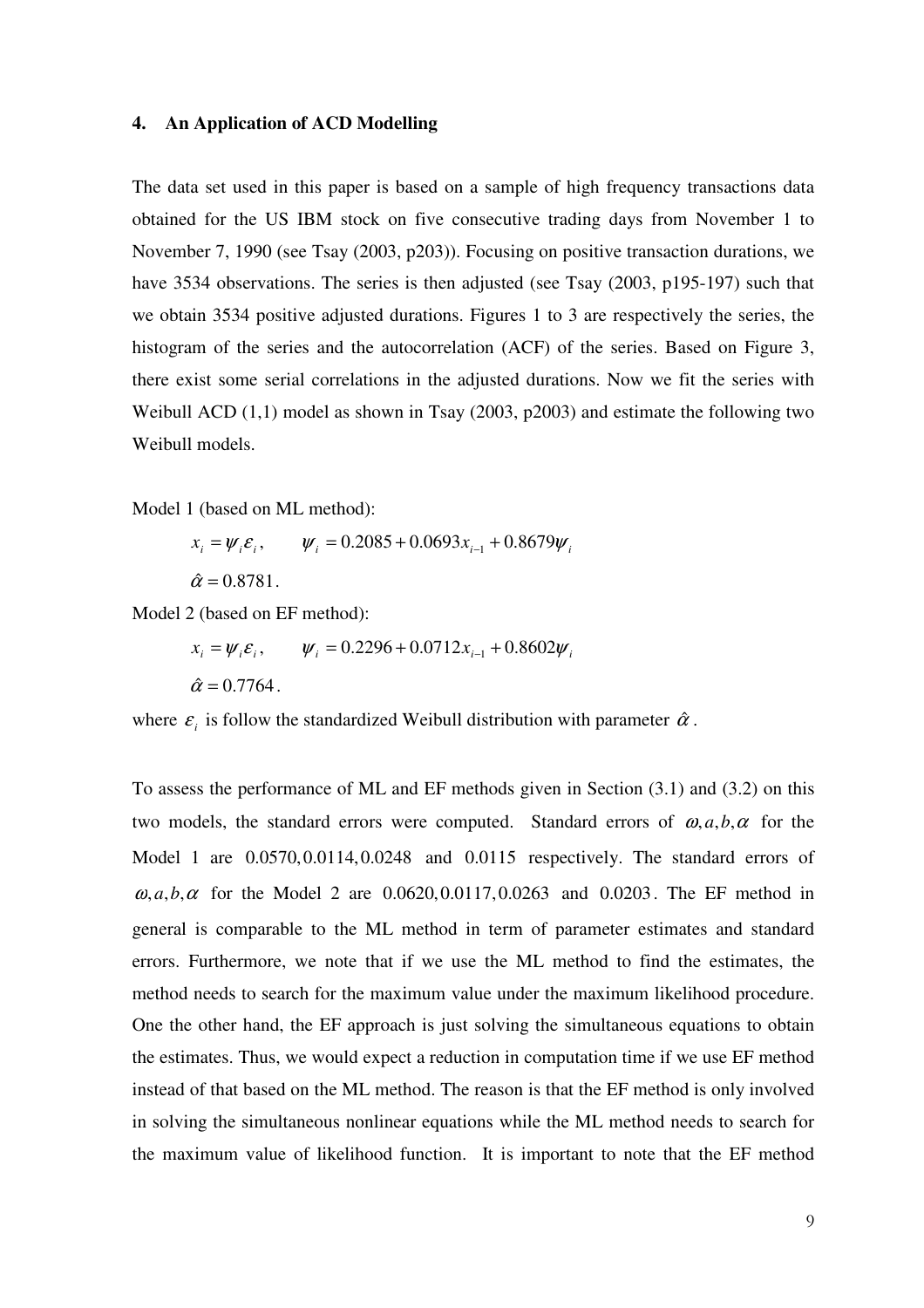requires 9.5313 seconds in a Core 2 Duo 2.2 GHz computer to obtain the solution while the ML method requires 41.2187 seconds.



Figure 1: Time plots of durations for IBM stock traded in the first five trading days of November 1990: the adjusted series.



Figure 2: The histogram of the adjusted series.



Figure 3: ACF of the adjusted series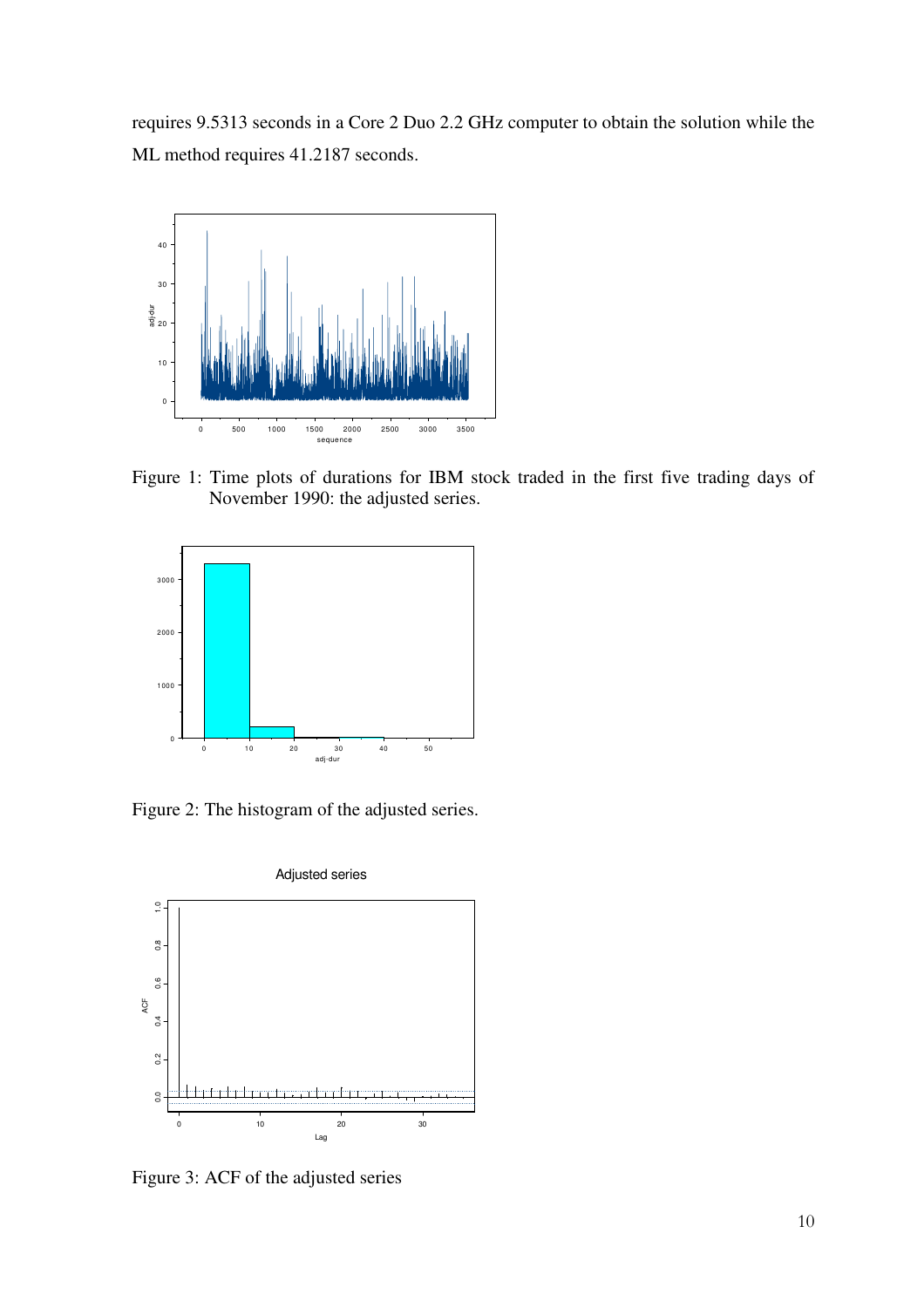## **5. Conclusion**

This paper applied the EF approach in parameter estimation of Weibull ACD models and compared the properties with the corresponding ML estimates. Results show that the standard errors of the estimates using either EF or ML methods are comparable. However, the computation time for EF method is much shorter than that of the ML method.